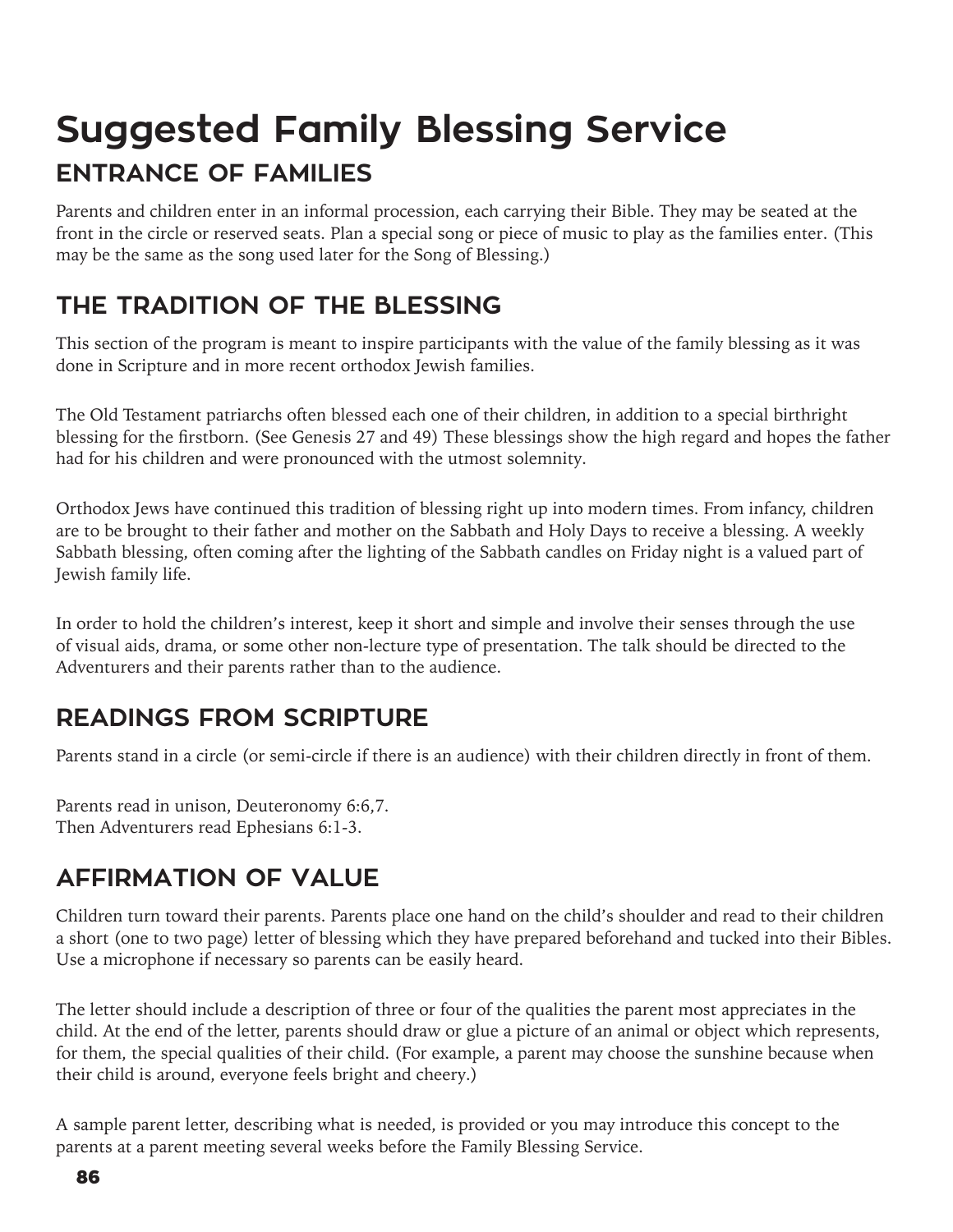# **Suggested Family Blessing Service (p. 2)**

If there are a large number of Adventurers, consider having several affirmations read at various times during the service in order to keep the Adventurers and audience from becoming restless and inattentive.

#### **FAMILY PLEDGE**

While still facing each other, families repeat the Family Pledge with assistance from the Adventurer leader. The Adventurer leader will read the part in bold type, and the parents (or children) will repeat the part in italics. (It might be helpful to have a parent or assistant use a microphone to lead the parents in their part of the pledge.)

Adventurers, you are growing to be such fine young boys and girls! Now that you are old enough to understand, your parents want you to know about the blessings they want to give you with God's help. Every person needs to know that they are loved. When God gave you to your parents, He gave them a very special person to love for the rest of their lives.

Parents: *(Child's name), I pledge to you the blessing of my love, always, no matter what.* 

In order to grow, every person needs food and shelter. Every person needs to be taught how to live in a happy loving way.

Parents: *(Child's name), I pledge to you the blessing of my help, in every way I can give it, so you can grow strong in Jesus.* 

Every child makes mistakes and needs to know that they are forgiven. Every parent makes mistakes too.

Parents: *(Child's name), I pledge to you the blessing of forgiveness when you make mistakes and apologies when I make mistakes.*

Adventurers, you are a very important part of your family. You have the power to help make your family a happy place or a sad place. Do you pledge to do your part to make your family a happy family?

Adventurers: *We do.* 

At this point, invite any friend or family member who is willing to aid and support the Adventurer families in fulfilling their pledges to come forward and stand behind the families. Then invite all members of the church family who desire to support the pledges made during this service to stand.

#### We are not alone in our pledges. God has given us these members of our church family to support and stand behind us as we seek to bring a blessing for our families.

If there is no audience, invite the Adventurer parents and children to make one circle and hold hands during the song and prayer as symbol of mutual support.